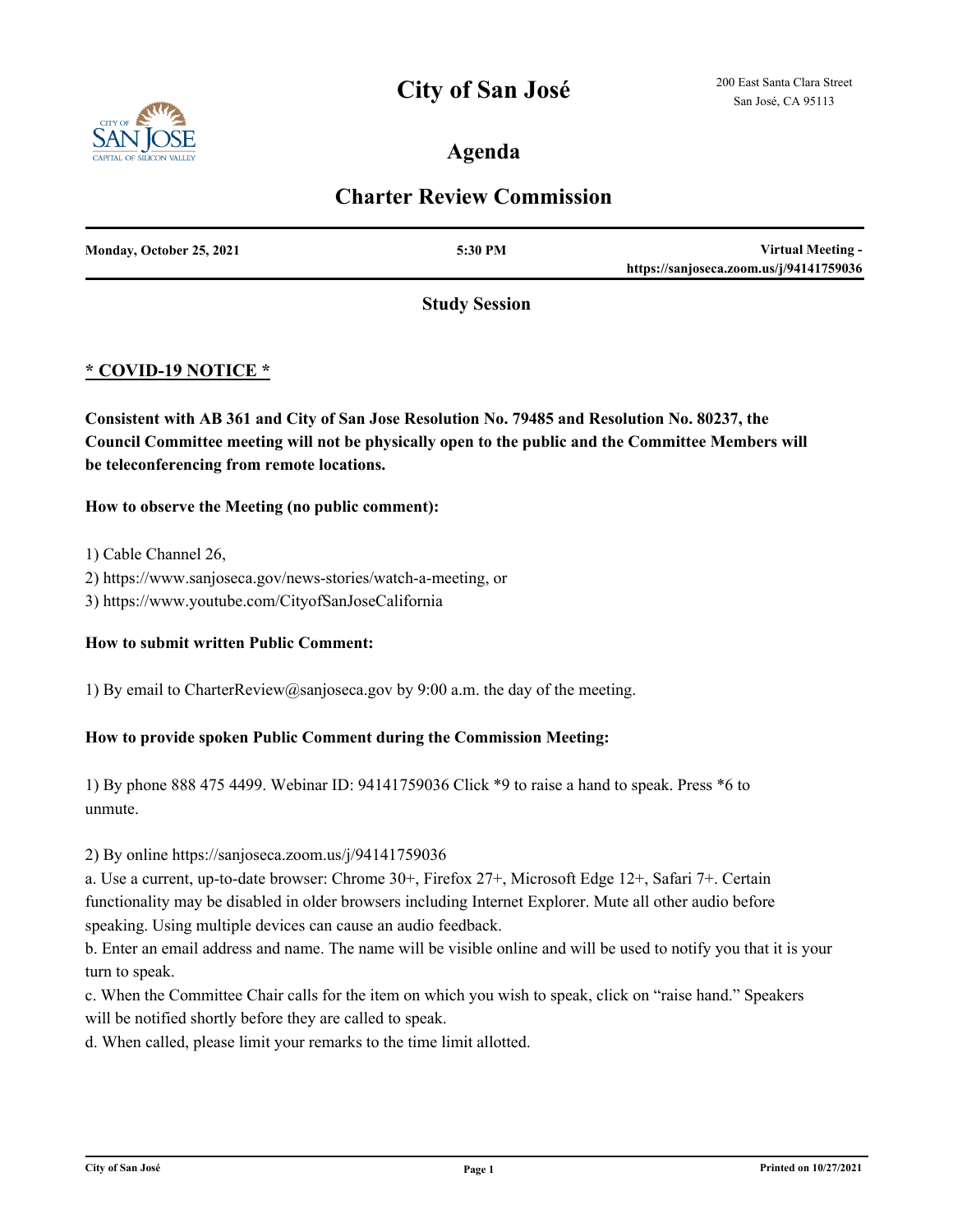**Interpretation is available in Spanish and Vietnamese. In your webinar controls, select "Interpretation." Click the language you would like to hear.**

**Thông dịch có sẵn bằng tiếng Tây Ban Nha và tiếng Việt. Trong các điều khiển hội thảo trên web của bạn, hãy chọn "Interpretation" (Phiên dịch).**

**Se dispone de interpretación en español y vietnamita. En los controles de su seminario web, seleccione "Interpretation" (Interpretación).**

- I. Call to Order & Orders of the Day
- II. Study Session

| 21-2289                | Study Session on Policing, Municipal Law, Accountability, and<br>Inclusion.                                                                                                                                                                           |
|------------------------|-------------------------------------------------------------------------------------------------------------------------------------------------------------------------------------------------------------------------------------------------------|
| <b>Recommendation:</b> | Discussion and possible action on policing, municipal law,<br>accountability, and inclusion study session. Topics include: City auditing<br>practices, police oversight, artificial intelligence, native land<br>acknowledgement, and climate change. |
| <b>Attachments</b>     | <b>Guest Speaker List</b>                                                                                                                                                                                                                             |

# III. Public Comment/Open Forum

*Members of the Public are invited to speak on any item that does not appear on today's Agenda and that is within the subject matter jurisdiction of the City Council.*

[Presentation from Mark Smith](http://sanjose.legistar.com/gateway.aspx?M=F&ID=1b263403-2b71-40ca-b57e-84336df74d34.pdf)

# IV. Meeting Schedule and Agenda Items

## V. Adjournment

**The City of San José is committed to open and honest government and strives to consistently meet the community's expectations by providing excellent services, in a positive and timely manner, and in the full view of the public. The City Code of Ethics may be viewed online.**